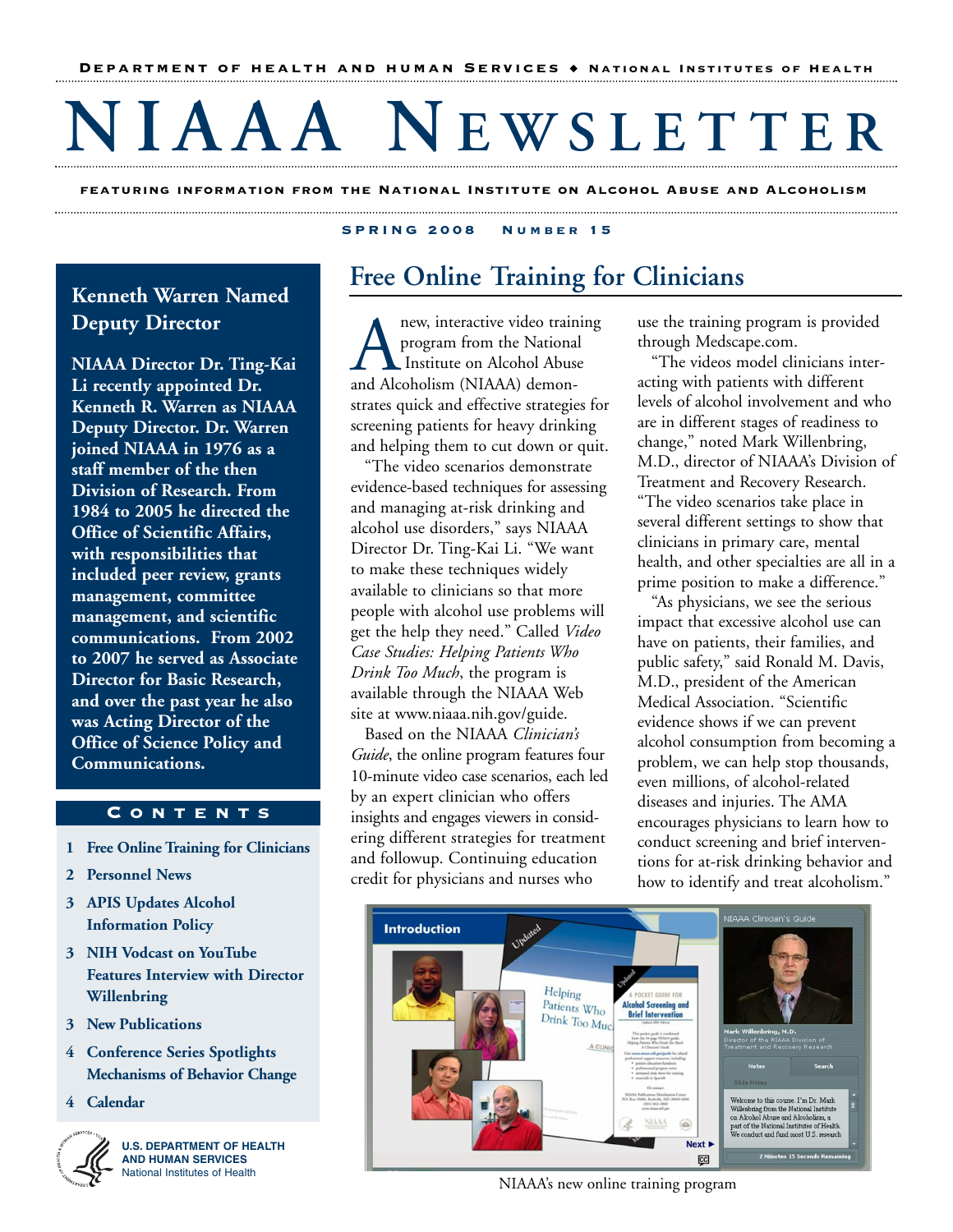### PERSONNEL NEWS

### **Staff Departures**

*Dr. Peter Delany* left NIAAA to join the Substance Abuse and Mental Health Services Administration (SAMHSA) as director of the Office of Applied Studies, where he was a senior program management officer before coming to NIAAA in 2006. At NIAAA, Dr. Delany was a health scientist administrator in the Division of Treatment and Recovery Research responsible for the development and management of the health services research program.

*Dr. Laurie Foudin,* health scientist administrator in the Division of Metabolism and Health Effects (DMHE), retired in December. She came to NIAAA in 1985 and oversaw the neuroscience portfolio until its reorganization in 1987. From 1988 to 2003 Dr. Foudin coordinated the basic research portfolio on fetal alcohol spectrum disorders (FASD). She also was involved in several collaborative agreements and has represented NIAAA on the Interagency Coordinating Committee on FAS since 2006.

*Dr. Norman Salem* retired in January after more than 30 years at NIAAA and the National Institute of Neurological Disorders and Stroke. He had been chief of the Laboratory of Membrane Biochemistry and Biophysics within NIAAA's intramural research program since 1991; prior to that, he was a section chief in the Laboratory of Clinical Studies, NIAAA. During his tenure at NIAAA, his laboratory was internationally recognized for work on essential fatty acids, particularly the omega-3 fatty acid, docosahexaenoate (DHA).

*Dr. Ernestine Vanderveen* retired in February from her position as director of the NIAAA Office of Extramural Activities. In a special memorandum to staff, NIAAA Director Dr. Ting-Kai Li wrote, "We miss Tina and thank her

for many years of dedicated and hard work in the field of alcohol research, spanning both program and review responsibilities." Pending recruitment and hiring of her replacement, *Dr. Abraham Bautista* will serve as Acting Director, Office of Extramural Activities; as Research Integrity Officer, Financial Conflict of Interest Liaison related to NIH-funded institutions/researchers; and as representative to the Extramural Program Management Committee.

#### **New Appointments**

*Dr. Veronica Alvarez* joined NIAAA in January as a tenure track scientist and acting chief of the Section on Neuronal Structure within the Laboratory for Integrative Neuroscience. She will establish and conduct an independent research program focused on neuronal morphology, structural plasticity, and neuronal function in relation to development, addiction, and neurological disorders.

*Dr. Zhigang (Peter) Gao* joined DMHE as a program director. His research has focused on human hematopoietic stem cells, bone marrow– derived stem cells, hemoglobin, and vector development for gene therapy. His specific areas of expertise also include chemotherapeutic drug studies and animal models for oncology research. Previously he was a senior research fellow at the National Institute on Diabetes and Digestive and Kidney Diseases.

*Dr. Max Guo* was selected as deputy director, DMHE. Dr. Guo joined NIAAA in 2002 as a program director of genetics and genomics. Since 2006, he also has served as a co-leader of the NIAAA team on mechanisms of alcohol action and injury and the SBIR/STTR coordinator for NIAAA. Dr. Guo has worked effectively in NIAAA's transdisciplinary organiza-

tional structure to promote the use of new technologies, alternative animal models, and an integrated approach to studying alcohol-induced disorders. He has represented NIAAA on a number of NIH Roadmap activities.

*Dr. Dale Hereld* joined DMHE as a program director in January. He obtained his M.D. and Ph.D. degrees, as well as postdoctoral training, from the Johns Hopkins University School of Medicine. His research at the medical school of the University of Texas Health Science Center at Houston focused on elucidating mechanisms of G protein-coupled receptor function and regulation. Dr. Hereld's specific areas of expertise include signal transduction and chemotaxis.

### **Honors**

*APA Fellow:* Dr. Howard Moss was named APA Fellow by the American Psychiatric Association (APA). Newly designated APA Fellows will be formally recognized at a convocation ceremony during the APA's annual meeting in Washington, DC, in May.

*Surgeon General Commendation*: In September, Drs. Vivian Faden and Patricia Powell received a commendation from Acting U.S. Surgeon General Kenneth Moritsugu. The commendation reads: "For Outstanding Support and Service to the Office of the Surgeon General as Co-Sponsor and Co-Coordinator of the *Surgeon General's Call to Action To Prevent and Reduce Underage Drinking*."

*Published by the Communications and Public Liaison Branch, OSPC, NIAAA, NIH, DHHS* 

*NIH Publication No. 08–5346 Web address: http://www.niaaa.nih.gov E-mail: NIAAAnewsletter@nih.gov Editor: Gregory Roa NIAAA Communications and Public Liaison Branch 5635 Fishers Lane, MSC 9304 Bethesda, MD 20892–9304 Phone: 301/443–3860*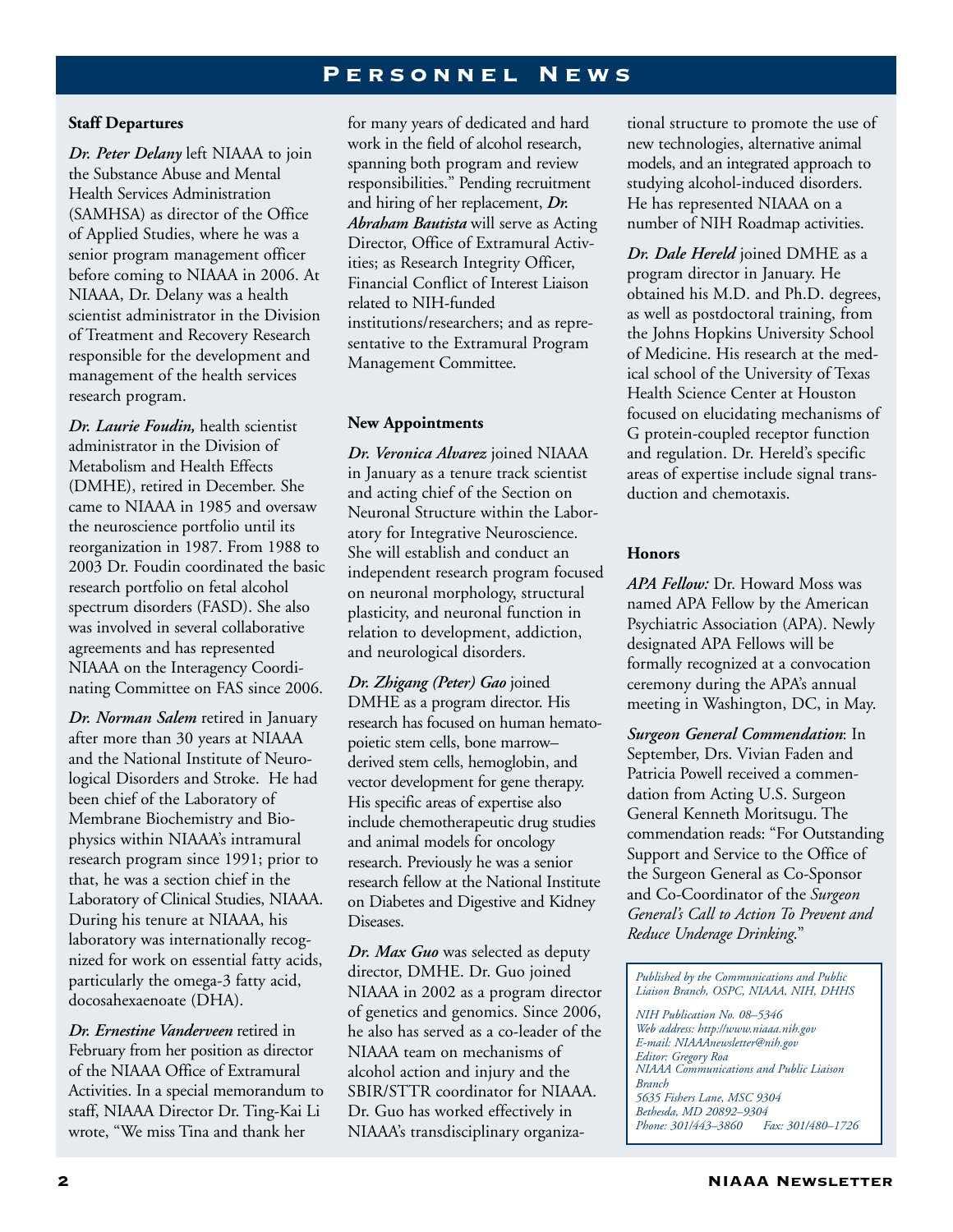### **APIS Updates Alcohol Policy Information**

The Alcohol Policy Information System (APIS), a project of NIAAA, recently announced its latest update of State-by-State alcohol policies. The January update, which covers all 36 of the APIS "policy topics," is now available at http://www. alcoholpolicy.niaaa.nih.gov/. The update covers the period January 2, 2006, through January 1, 2007.

APIS is an online resource that provides detailed information on selected alcohol-related policies from across the United States.

In all, the update highlights more than 40 changes in State alcohol policy statutes and regulations. The following are among the most prominent of these changes:

- Connecticut, Oklahoma, and Rhode Island have adopted laws to impose criminal liability on those who host underage drinking parties;
- North Carolina and Wyoming have adopted keg registration laws.

Seven changes were made to taxes on beer, wine, distilled spirits, and flavored alcohol beverages. Among the most significant:

- Mississippi has repealed its 1 percent sales tax on beer, wine, and distilled spirits, and Maryland has repealed its county-specific volume tax on beer while retaining a statewide tax of \$0.09 per gallon on beer;
- Colorado, Connecticut, and Nevada have adopted provisions that specifically prohibit insurers from denying insurance benefits for losses resulting from intoxication of the insured;
- Alaska has adopted a reporting requirements provision mandating that pregnant women who consume alcohol be reported to child welfare services;
- in contrast, South Dakota has added a provision to its reporting requirements laws to permit discretionary referral of women who consume alcohol during pregnancy to assessment or treatment services.

Visit the APIS Web site to obtain details on these important policy developments and to review other changes in alcohol policy from across the country.

### **NIH Vodcast on YouTube Features Interview with DTRR Director Willenbring**

The popular video site YouTube<br>now has a dedicated channel<br>for the National Institutes of<br>Health (NIH). Called "i on NIH," the now has a dedicated channel for the National Institutes of site presents short videos where visitors can learn more about NIH research. The episodes are posted by the NIH Office of the Director.

In April, *i on NIH* posted an episode that includes an interview with Dr. Mark Willenbring, director of NIAAA's Division of Treatment and Recovery Research.

In this segment, the NIH caption explains, "A key question when it comes to alcohol abuse is How Much is Too Much." Throughout the 9-minute interview, Dr. Willenbring discusses how and why people drink too much,

too fast, and too often. He also defines a standard drink and outlines NIAAA's daily and weekly drinking limits for men and women. He addresses risk factors for and symptoms of alcohol use disorders, and gives practical advice on how people can cut down on drinking.

The video also features slides and charts excerpted from the NIAAA *Clinician's Guide: Helping Patients Who Drink Too Much.* 

Visitors can watch the Vodcast online at http://www.youtube.com/ watch?v=l8-xWecANJg.

To see other videos from NIH, visit the main channel at http://www.youtube. com/profile\_videos?user=NIHOD.

### **New Publications**

*Alcohol Research & Health: Systems Biology: The Solution to Understanding Alcohol-Induced Disorders?* 

Systems biology is an exciting new field that makes use of the latest advances in technology including the complete mapping of the human genetic code, and a set of new tools known collectively as "–omics" technologies to explore how the parts of the human body work together as a synchronized whole. This issue of *Alcohol Research & Health* explores how systems biology might be especially relevant to alcoholism, allowing researchers to understand and model the complex mechanisms behind alcohol addiction.

#### *Alcohol Alert:*

*Alcohol Alert #74: Alcohol Research: A Lifespan Perspective* 

This *Alcohol Alert* provides an overview of the *National Institute on Alcohol Abuse and Alcoholism (NIAAA) Five-Year Strategic Plan*. It spotlights the Lifespan Perspective, the document's fundamental organizing principle featured as a dynamic framework within which researchers can further explore how alcohol affects people at different stages of development, and how different stages of development affect drinking behaviors. The complete text of the Five-Year Strategic Plan can be downloaded from the *What's New* section of the NIAAA Web site.

These NIAAA publications and other resources are available free for downloading as full-text documents, visit www.niaaa.nih.gov, or write to: NIAAA, Publications Distribution Center, P.O. Box 10686, Rockville, MD 20849–0686.